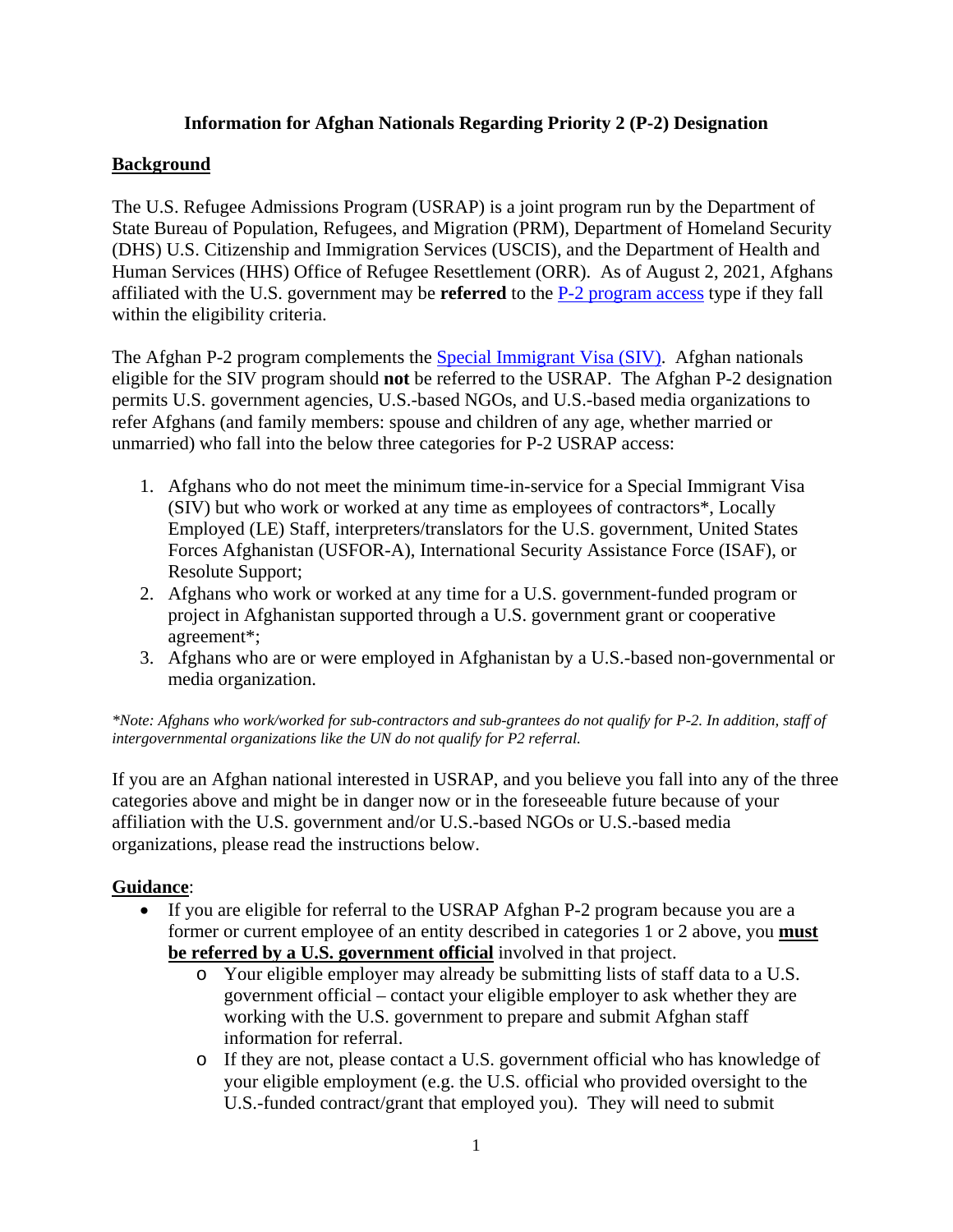information and supporting documents about you, your eligible employment, and your immediate family members to a dedicated USRAP Afghan Referrals Workgroup Representative at their agency.

- o **You cannot directly refer yourself to the USRAP.**
- If you worked for a U.S.-based media organization or U.S.-based nongovernmental organization (NGO) (category 3 above) project that was not funded by a U.S. government agency, you **must be referred by the senior-most U.S. citizen employee of the media organization or NGO's headquarters in the United States (e.g., CEO, Executive Director, etc.**). This senior-most U.S. citizen employee will need to submit information and supporting documents about you, your eligible employment, and your family members for a referral. You may direct referrers from U.S.-based media organizations and U.S.-based NGOs to consult further instructions [here.](https://www.wrapsnet.org/documents/Instructions%20%20for%20U.S.-Based%20Media%20&%20U.S.-Based%20NGOs%20Afghan%20P2%20Referrals.pdf) **You cannot directly refer yourself to the USRAP.**

In general, your referrer will need to submit a complete referral package for you that must contain:

- A full and complete Referral Form (see end of this document) your referrer can paste this into an email using the chart found at the end of this document or attached using the [excel version.](https://www.wrapsnet.org/documents/Excel%20Format%20of%20P2%20Referral%20Form.xlsx)
- Scans of the following documents (this is optional to include but highly encouraged if available):
	- o Documents to establish identity: passport; national ID; birth certificates
	- o Documents to establish relationships: marriage, divorce, death, and/or birth certificates
	- o Documents to establish employment history: employment badges, employer affidavit
- Evidence that they have confirmed your current/previous employment with an eligible organization.

If you are a former or current employee of an entity described in categories 1 or 2 above, your referrer must follow their agency's established process for submitting referrals. Your referrer should contact their agency's USRAP Afghan Referrals Workgroup representative for further information. **Please note that they will only accept referral packages submitted by referrers described above and will not accept referral packages submitted directly from applicants.**

If you are a former or current employees of a U.S.-based media organization or U.S.-based NGO (category 3 above), your referrer must send completed referral packages to the U.S. Department of State at [USRAPAfghanReferrals@state.gov.](mailto:USRAPAfghanReferrals@state.gov) They can visit [wrapsnet.org](https://www.wrapsnet.org/documents/Instructions%20%20for%20U.S.-Based%20Media%20&%20U.S.-Based%20NGOs%20Afghan%20P2%20Referrals.pdf) to obtain [full](https://www.wrapsnet.org/documents/Instructions%20%20for%20U.S.-Based%20Media%20&%20U.S.-Based%20NGOs%20Afghan%20P2%20Referrals.pdf)  [referral instructions.](https://www.wrapsnet.org/documents/Instructions%20%20for%20U.S.-Based%20Media%20&%20U.S.-Based%20NGOs%20Afghan%20P2%20Referrals.pdf) **Please note that we will only accept referral packages submitted by referrers described above and will not accept referral packages submitted directly from applicants.** 

Once the Department of State reviews and determines the referral package is complete, **we will contact you directly at the primary email address provided in the referral package** to let you know you have been referred to the program and to direct you to contact us once you have reached a location where processing can begin. Although referrals can be made for Afghan